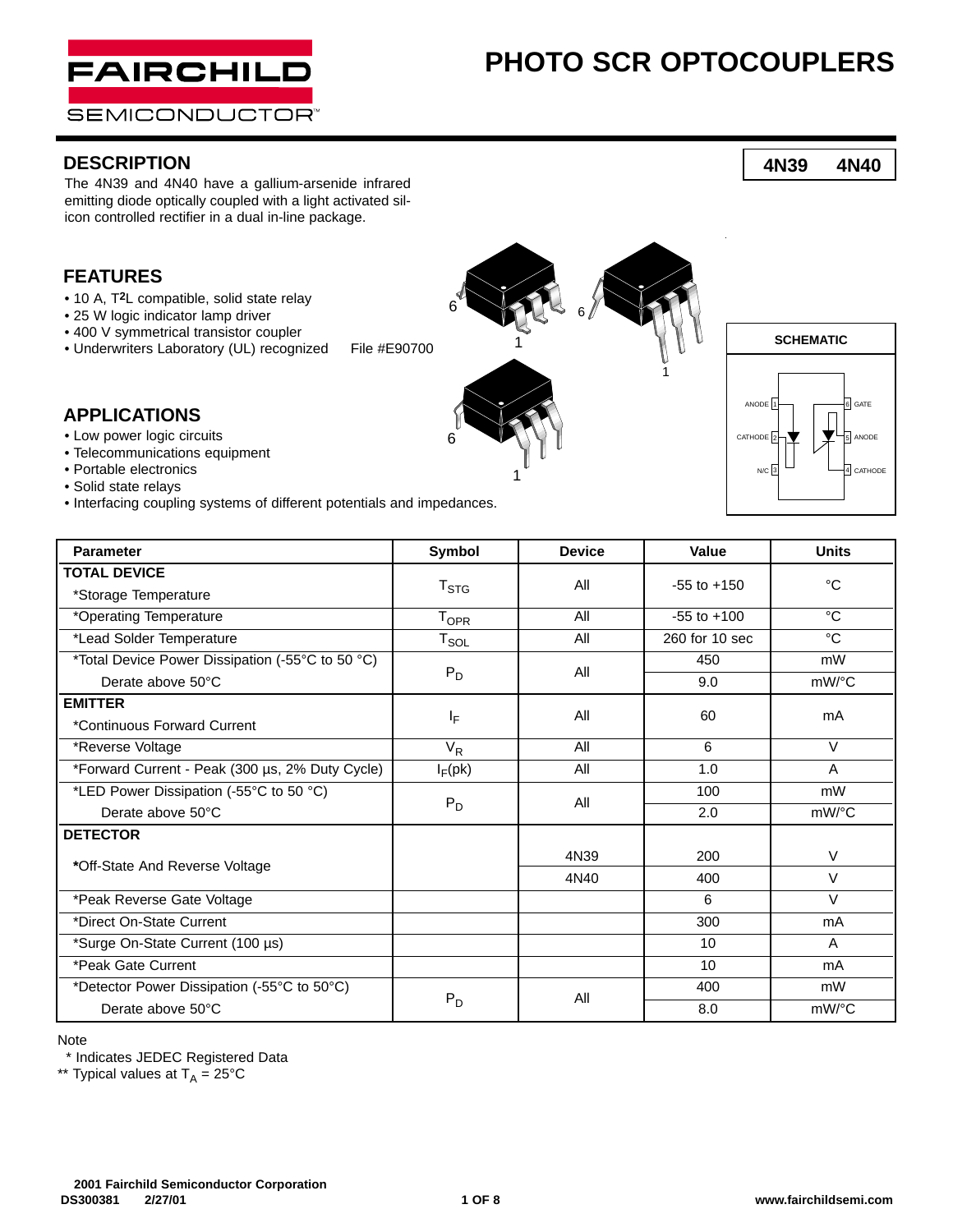**4N39 4N40**

| <b>ELECTRICAL CHARACTERISTICS</b> ( $T_A = 25^{\circ}$ C Unless otherwise specified.)         |                                                              |                       |                      |            |           |                |              |
|-----------------------------------------------------------------------------------------------|--------------------------------------------------------------|-----------------------|----------------------|------------|-----------|----------------|--------------|
| <b>INDIVIDUAL COMPONENT CHARACTERISTICS</b>                                                   |                                                              |                       |                      |            |           |                |              |
| <b>Parameter</b>                                                                              | <b>Test Conditions</b>                                       | Symbol                | <b>Device</b>        | <b>Min</b> | Typ**     | Max            | Unit         |
| <b>EMITTER</b>                                                                                |                                                              |                       |                      |            |           |                |              |
| Input Forward Voltage                                                                         | $I_F = 10$ mA                                                | VF                    | All                  |            | 1.1       | 1.5            | V            |
| Reverse Leakage Current                                                                       | $V_R = 3 V$                                                  | $I_R$                 | All                  |            |           | 10             | μA           |
| Capacitance                                                                                   | $V_F = 0 V, f = 1.0 MHz$                                     | $C_J$                 | All                  |            | 50        |                | pF           |
| <b>DETECTOR</b>                                                                               |                                                              |                       |                      |            |           |                |              |
| Peak Off-State Voltage                                                                        | $R_{GK}$ = 10 kΩ, T <sub>A</sub> =100 °C                     | V <sub>DM</sub>       | 4N39                 | 200        |           |                | V            |
|                                                                                               |                                                              |                       | 4N40                 | 400        |           |                |              |
| Peak Reverse Voltage                                                                          | $T_A = 100 °C$                                               | $V_{RM}$              | 4N39                 | 200        |           |                | $\vee$       |
|                                                                                               |                                                              |                       | 4N40                 | 400        |           |                |              |
| On-State Voltage                                                                              | $I_T = 300$ mA                                               | $V_T$                 | All                  |            |           | 1.3            | $\vee$       |
| Off-State Current                                                                             | $V_{DM}$ = 200 V, T <sub>A</sub> = 100 °C,                   | <b>I<sub>DM</sub></b> | 4N39                 |            |           | 50             | μA           |
|                                                                                               | $I_F = 0$ mA, $R_{GK} = 10$ k $\Omega$                       |                       | 4N40                 |            |           | 150            |              |
| <b>Reverse Current</b>                                                                        | $V_R$ = 200 V, T <sub>A</sub> =100 °C, I <sub>F</sub> = 0 mA | $I_R$                 | 4N39                 |            |           | 50             | μA           |
|                                                                                               |                                                              |                       | 4N40                 |            |           | 150            |              |
| <b>Holding Current</b>                                                                        | $V_{Fx}$ = 50V, R <sub>GK</sub> = 27 kΩ                      | Iн                    | All                  |            |           | 1.0            | mA           |
|                                                                                               |                                                              |                       |                      |            |           |                |              |
| <b>TRANSFER CHARACTERISTICS</b> $(T_A = 25^{\circ}C \cup n \text{less otherwise specified.)}$ |                                                              |                       |                      |            |           |                |              |
| <b>Characteristics</b>                                                                        | <b>Test Conditions</b>                                       | Symbol                | <b>Device</b>        | Min        | Typ**     | <b>Max</b>     | <b>Units</b> |
| *Input Current to Trigger                                                                     | $V_{AK}$ = 50 V, R <sub>GK</sub> = 10 k $\Omega$             | $I_{FT}$              | 4N39                 |            |           | 30             | mA           |
|                                                                                               | $V_{AK}$ = 100 V, R <sub>GK</sub> = 27 k $\Omega$            |                       | 4N40                 |            |           | 14             |              |
| *Turn-On Time                                                                                 | $V_{AK}$ = 50 V, $I_F$ = 30 mA                               | $t_{on}$              | <b>ALL</b>           |            |           | 50             | μA           |
|                                                                                               | $R_{GK}$ = 10 k $\Omega$ , RL = 200 $\Omega$                 |                       |                      |            |           |                |              |
| Package Capacitance                                                                           | $f = 1$ MHz                                                  |                       | <b>ALL</b><br>$CI-O$ |            |           | $\overline{2}$ | pF           |
| (input to output)                                                                             | Input to Output Voltage $= 0$                                |                       |                      |            |           |                |              |
|                                                                                               | Coupled dv/dt, input to output<br>dV/dt<br><b>ALL</b><br>500 |                       |                      |            | $V/\mu S$ |                |              |
|                                                                                               |                                                              |                       |                      |            |           |                |              |

| <b>ISOLATION CHARACTERISTICS</b> |                                           |                  |           |       |            |          |
|----------------------------------|-------------------------------------------|------------------|-----------|-------|------------|----------|
| <b>Characteristic</b>            | <b>Test Conditions</b>                    | <b>Symbol</b>    | Min       | Typ** | <b>Max</b> | Units    |
| *Input-Output Isolation Voltage  | $(1_{1-0} \le 1 \mu A, Vrms, t = 1 min.)$ | V <sub>ISO</sub> | 5300      |       |            | Vac(rms) |
| *Isolation Resistance            | $(V_{LO} = 500 VDC)$                      | $R_{\text{ISO}}$ | $10^{11}$ |       |            | Ω        |
| <b>Isolation Capacitance</b>     | $(V1-O = \emptyset, f = 1 MHz)$           | C <sub>ISO</sub> |           | 0.8   |            | pf       |

Note

(figure 13)

\* Indicates JEDEC Registered Data

FAIRCHILD

**SEMICONDUCTOR** 

\*\* Typical values at  $T_A = 25^{\circ}C$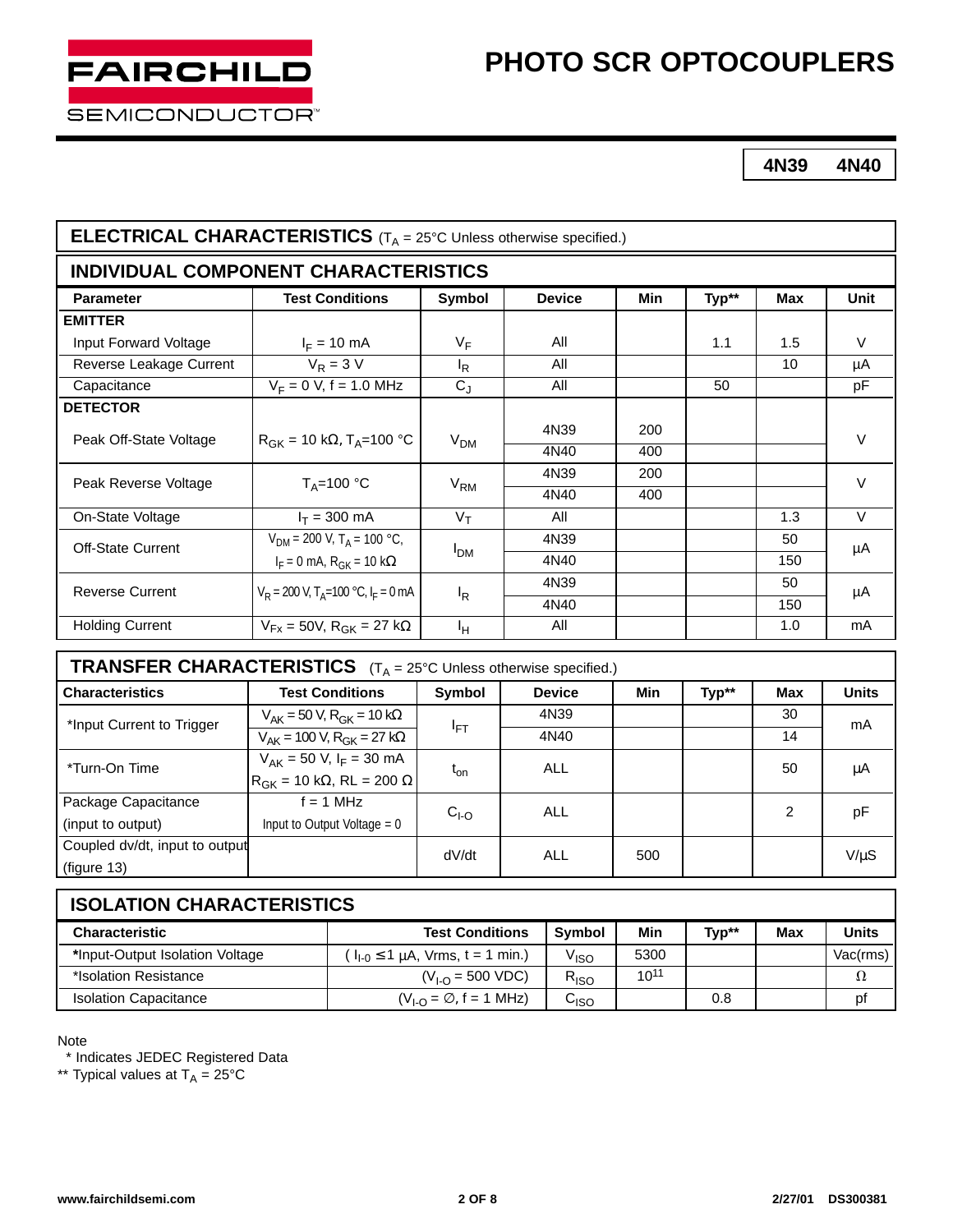

**4N39 4N40**



Figure 3. Input Current To Trigger Distribution vs. Temperature



Figure 5. Turn-On Time vs. Input Current





Figure 4. Input Current To Trigger vs. Pluse Width



Figure 6. Input Characteristics  $I_F$  vs.  $V_F$ 

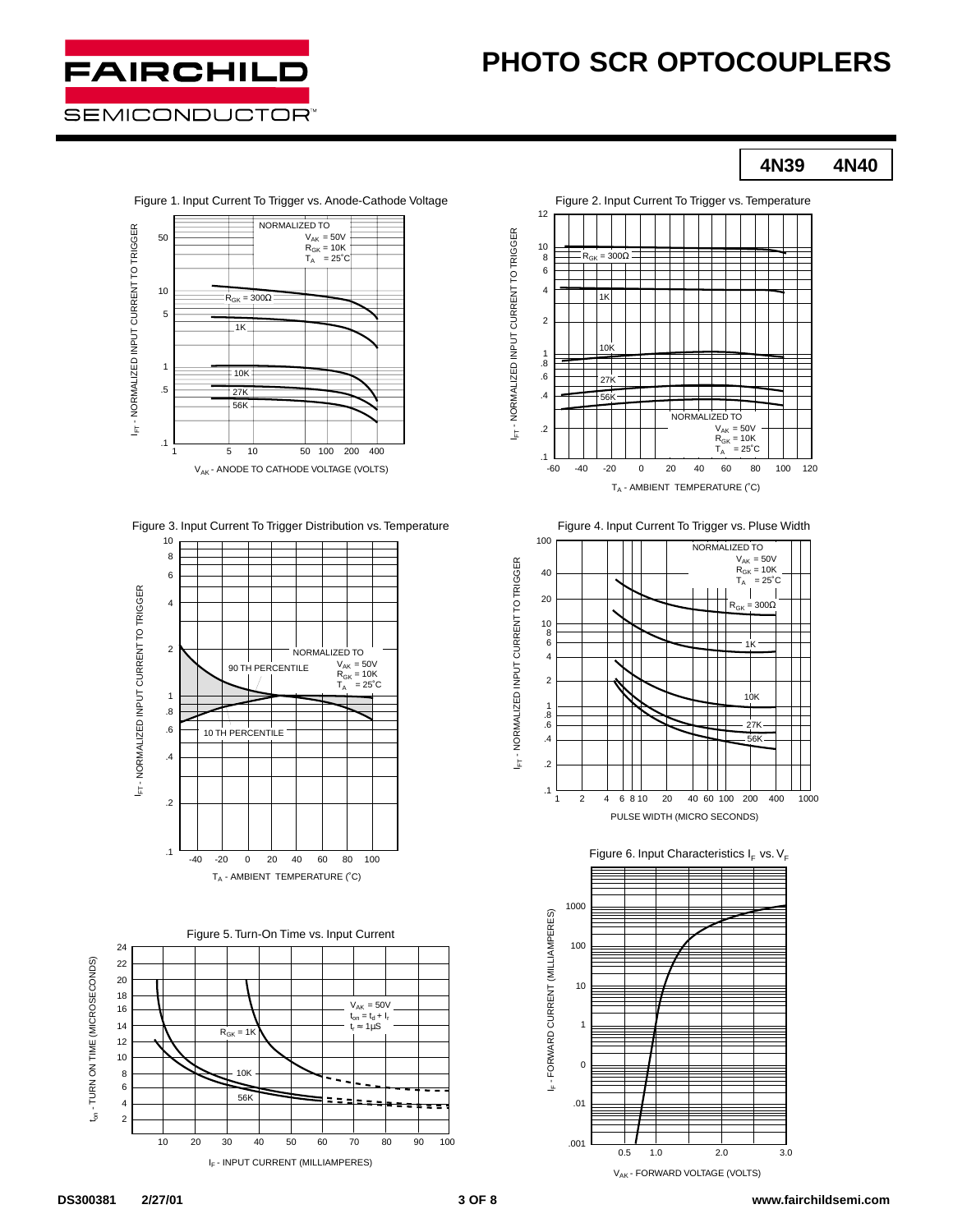

**4N39 4N40**

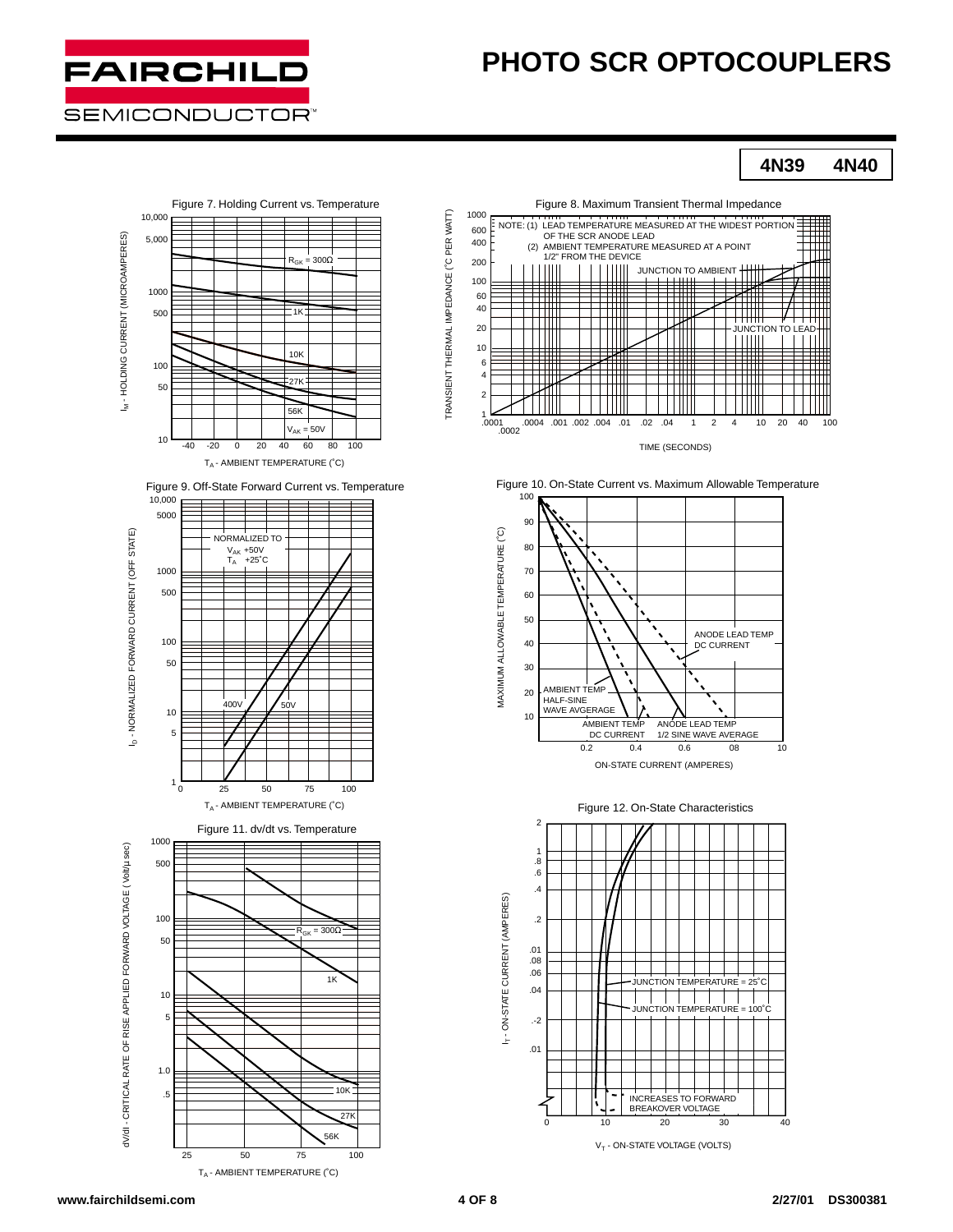





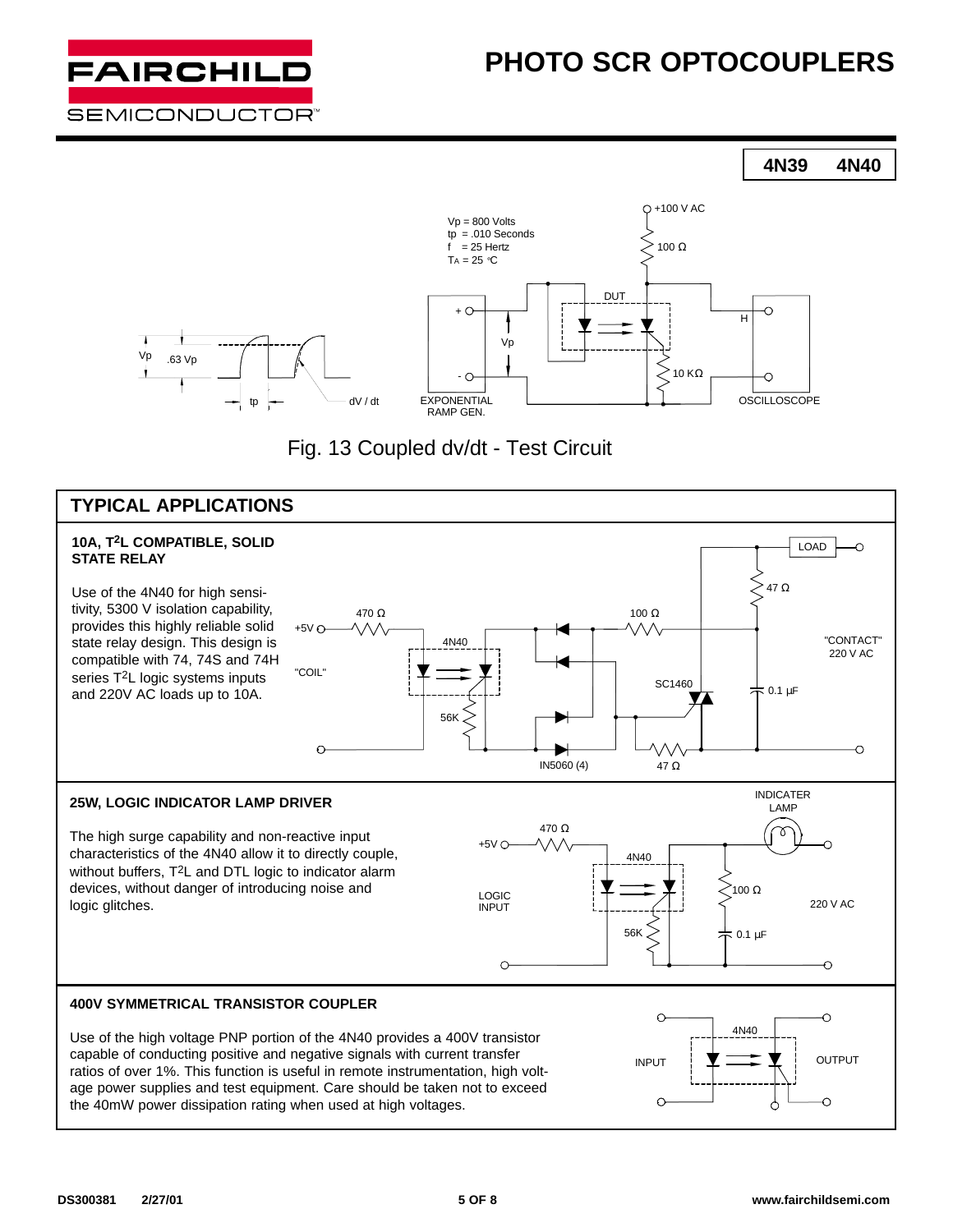

**4N39 4N40**







#### **NOTE**

All dimensions are in inches (millimeters)

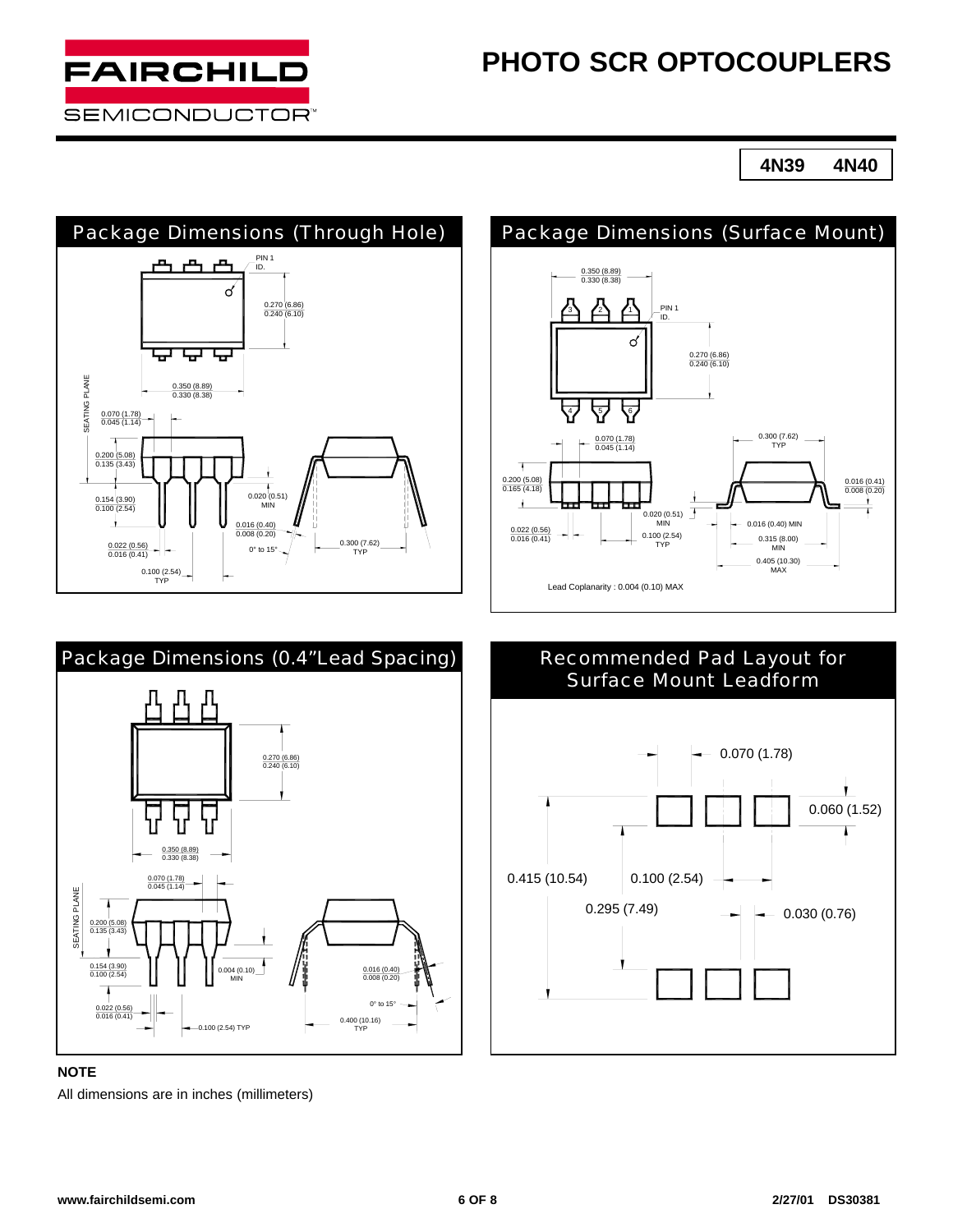

### **ORDERING INFORMATION**

**FAIRCHILD** 

**SEMICONDUCTOR** 

| Option | <b>Order Entry Identifier</b> | <b>Description</b>                   |
|--------|-------------------------------|--------------------------------------|
| S      | .S                            | Surface Mount Lead Bend              |
| SD.    | .SD                           | Surface Mount; Tape and reel         |
| W      | .W                            | 0.4" Lead Spacing                    |
| 300    | .300                          | <b>VDE 0884</b>                      |
| 300W   | .300W                         | VDE 0884, 0.4" Lead Spacing          |
| 3S     | .3S                           | VDE 0884, Surface Mount              |
| 3SD    | .3SD                          | VDE 0884, Surface Mount, Tape & Reel |



#### **NOTE**

All dimensions are millimeters